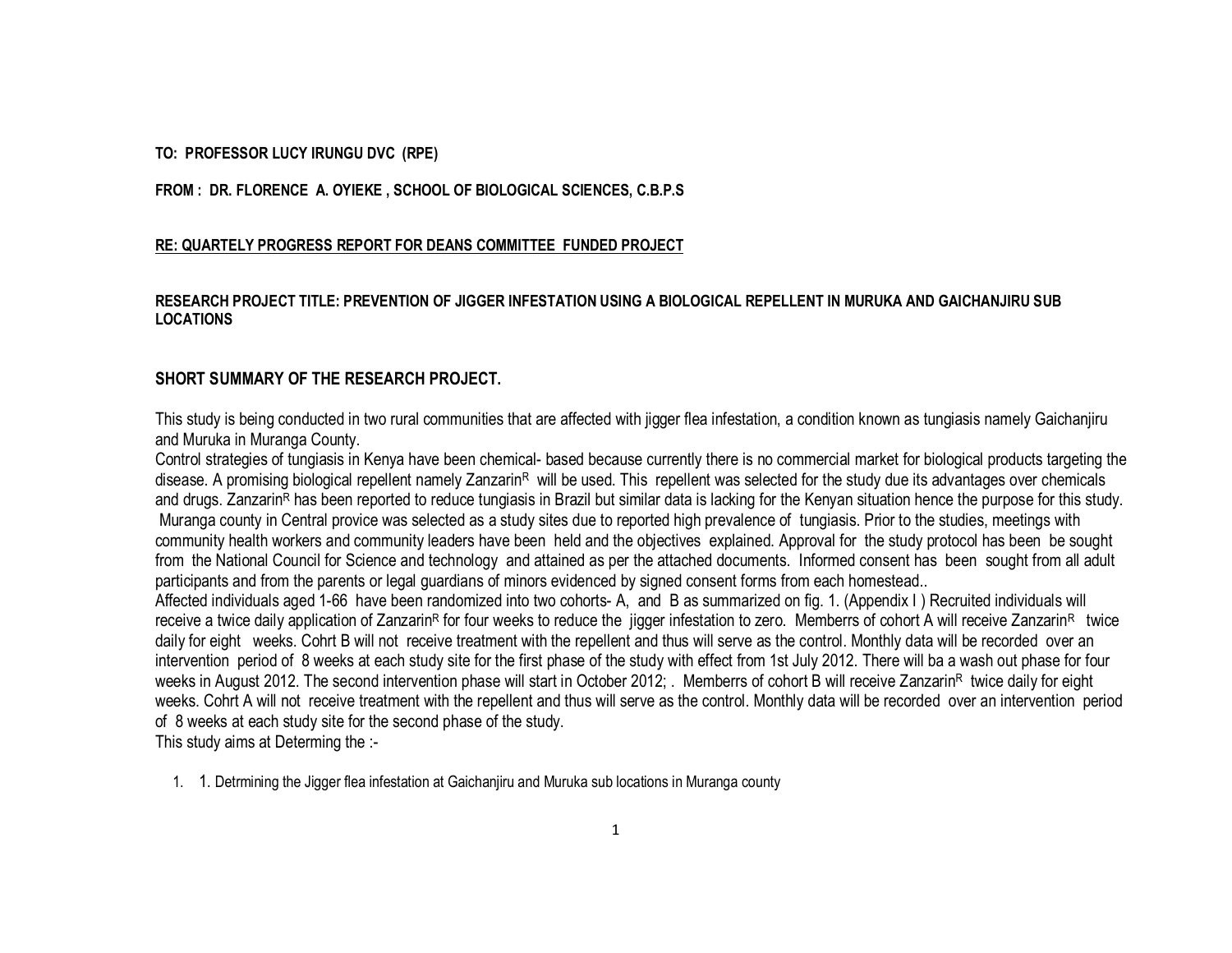- 2. Assessing variations in jigger flea infestation rates among male, females and children in both study sites
- 3. Efficacy of Zanzarin $R$  as a repellent against the jigger flea.

## Results of the study will :-

- 1. Contribute to the limited epidemiological databank with regard to tungiasis in Kenya.
- 2. Establish the efficacy of Zanzarin<sup>R</sup> in controlling jigger flea infestation.
- 3. Open new pathways for cost-effective control of tungiasis

## **RESULTS ACHIEVED SO FAR**

#### **A: Field visits.**

Two day field visits have been undertaken on a monthly basis between Feb and May 2012 .

### **B : Table 1. Preliminary survey**

| Task/objective                            | <b>Date</b><br>/year<br>2012 | <b>Activities and Results</b>                                                  |
|-------------------------------------------|------------------------------|--------------------------------------------------------------------------------|
|                                           | January                      | Seeking of authority from NCST to conduct research.<br>➤                       |
|                                           |                              | Drafting of consent forms.<br>➤                                                |
|                                           |                              | Processing of Research grant advance.<br>⋗                                     |
|                                           |                              | Drafting of questionaires<br>⋗                                                 |
| 1. Preliminary survey<br>of Muranga study | February                     | Meeting with Eunice Ndungu; CEO ofjigger& poverty eradication<br>⋗<br>NGO.     |
| sites                                     |                              | Telephone conversation with the area Chief.<br>➤                               |
|                                           |                              | Meetings held with an Assistant Chief Mr. Kimani.<br>➤                         |
|                                           |                              | Meeting with the Headmaster and Deputy head of Githage Primary<br>➤<br>School. |
|                                           |                              | Meeting with heads of primary schools<br>⋗                                     |
|                                           |                              | $\triangleright$ Formulation / drafting of Questionnaires.                     |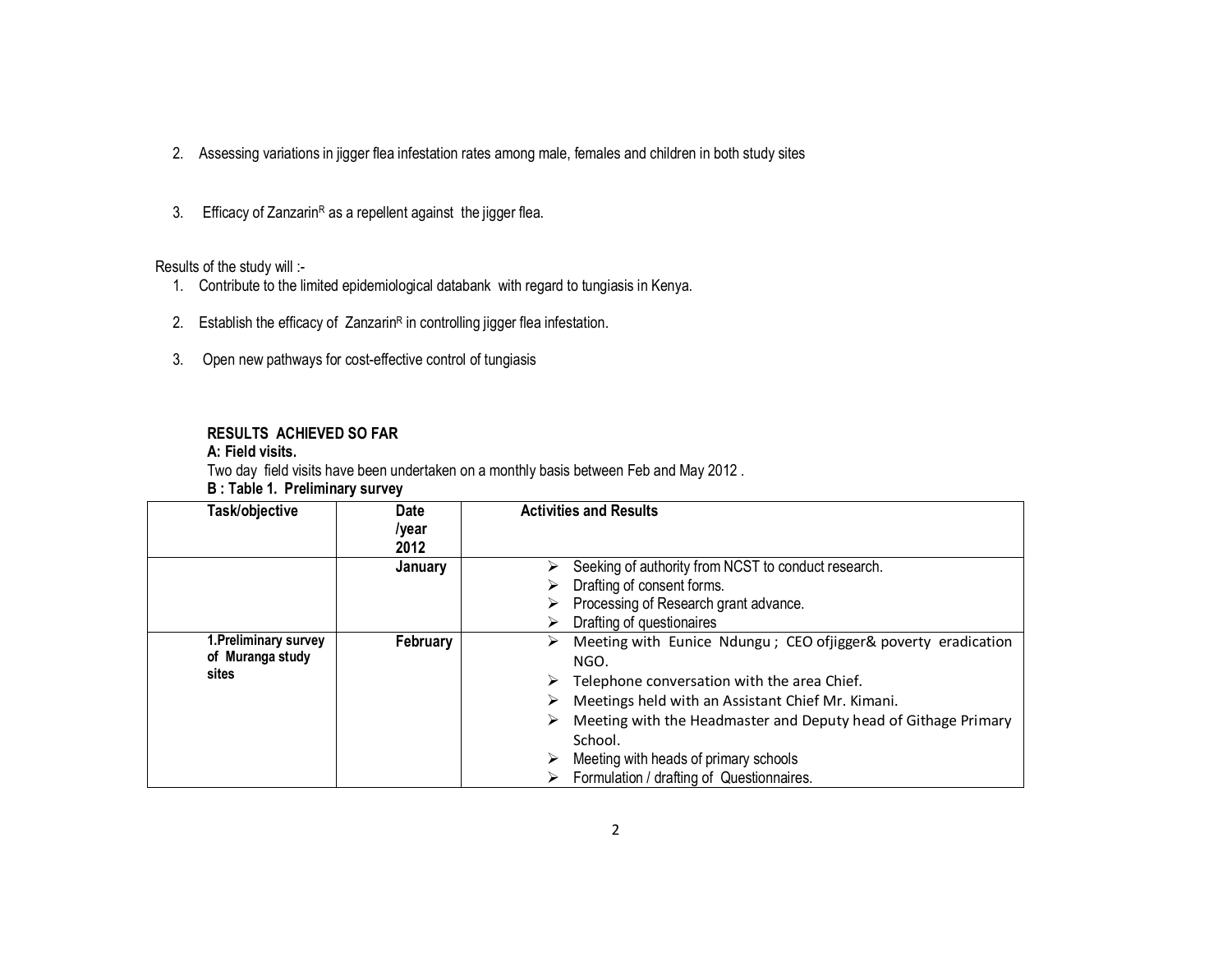| 2.Assessment of<br>demographic,<br>socioeconomic and<br>parasitological<br>characteristics of<br>jigger infestations | Feb-<br>march    | 1 <sup>st</sup> field visit to Gaichanjiru sub-location.<br>Visit to the District Commissioner, and delivery of letters of authority to<br>conduct research in Muranga fron NCST to the D.C., District Education<br>officerand District Health Officer<br>Recruitment of Ms. Purity Kendi Ndungu as a field Assistant.<br>➤<br>Questionnaire administration<br>Door to door interviews, arrangement of focused group discussions.<br>Preparation of Data Tables containing raw figures of:- family income,<br>literacy levels, no of participants/household, sanitary status of households,<br>age structure, sex ratios,<br>Data entry on tungiasis stratified according to disease stage I, II, III, IV, Late<br>➤<br>stage and Lesions altered through manipulation for cohort s A&B, for the<br>pre- intervention has been recorded for all participants at both study sites |
|----------------------------------------------------------------------------------------------------------------------|------------------|----------------------------------------------------------------------------------------------------------------------------------------------------------------------------------------------------------------------------------------------------------------------------------------------------------------------------------------------------------------------------------------------------------------------------------------------------------------------------------------------------------------------------------------------------------------------------------------------------------------------------------------------------------------------------------------------------------------------------------------------------------------------------------------------------------------------------------------------------------------------------------|
| 3.: Selection of<br>study                                                                                            | March-<br>April- | field visit to Muruka / Gaichnanjiru sub locations<br>➤<br>Questionnaire administration-completed                                                                                                                                                                                                                                                                                                                                                                                                                                                                                                                                                                                                                                                                                                                                                                                |
| cohorts/development<br>of study Design                                                                               | May              | Signing of consent forms-completed                                                                                                                                                                                                                                                                                                                                                                                                                                                                                                                                                                                                                                                                                                                                                                                                                                               |
|                                                                                                                      |                  | Groupings of 60 members to comprise cohorts A, at Gaichanjiru and<br>cohort B., at Muruka sub locations.                                                                                                                                                                                                                                                                                                                                                                                                                                                                                                                                                                                                                                                                                                                                                                         |
|                                                                                                                      |                  | Meeting with local leaders at a Baraza with the assistance of Yunis Ndungu                                                                                                                                                                                                                                                                                                                                                                                                                                                                                                                                                                                                                                                                                                                                                                                                       |
|                                                                                                                      |                  | Sensitization of participants with help of local media                                                                                                                                                                                                                                                                                                                                                                                                                                                                                                                                                                                                                                                                                                                                                                                                                           |
|                                                                                                                      | May              | Analysis of preliminary survey data<br>≻                                                                                                                                                                                                                                                                                                                                                                                                                                                                                                                                                                                                                                                                                                                                                                                                                                         |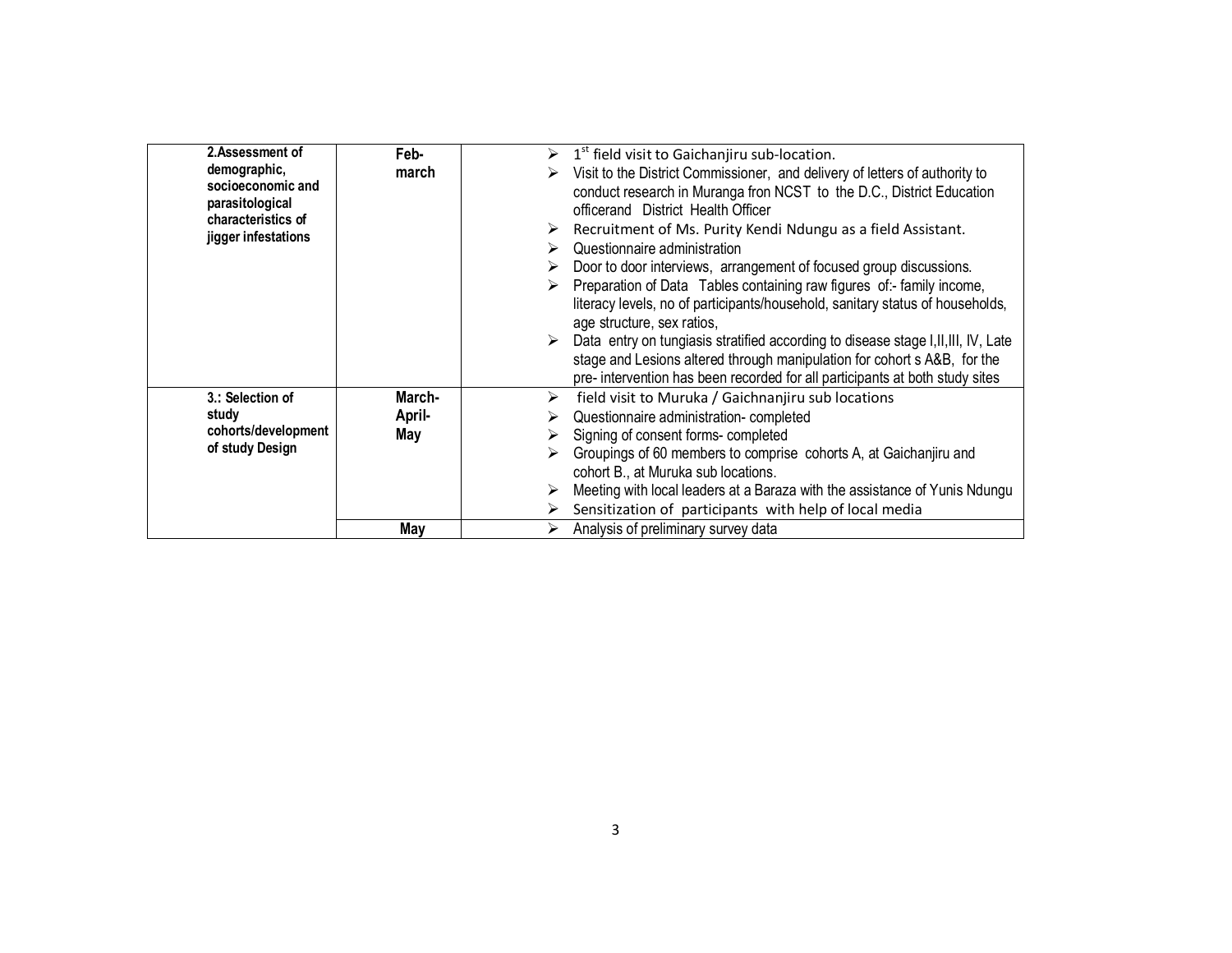#### **C: Table 3-5: .Preliminary raw data**

**Table 3**: **Preliminary Socio-demographic tungiasis-associated factors for Gaichanjiru sub location/saba saba area**

| Household No.                                                                       | 1                                                     | $\overline{2}$                                                             | 3                                                  | $\overline{4}$                                                                       | 5                                                                 | 6 <sup>1</sup>                            | 7                                                                                  | 8                                                                  | 9                                                   | 10                                        | 1<br>1                                               | $\mathbf 1$<br>$\overline{2}$              | $\mathbf 1$<br>$\mathbf{3}$                                                                    | 1<br>$\overline{4}$                                           | $\mathbf{1}$<br>5                         | 16                          | $\mathbf{1}$<br>$\overline{7}$                               | 1<br>8                                                    | 1<br>9                                                       | $\overline{2}$<br>$\mathbf 0$    | $\mathbf{2}$<br>$\mathbf{1}$                                   | $\mathbf{2}$<br>$\overline{2}$    | $\overline{\mathbf{c}}$<br>$\overline{\mathbf{3}}$ | $\overline{\mathbf{c}}$<br>$\overline{4}$                                           | 25                                                       | 26                                                     | 27                                                                               | 28                                                                       | 29                                                            | 30                                                                | <b>Totals</b>             | $\frac{0}{6}$                       |
|-------------------------------------------------------------------------------------|-------------------------------------------------------|----------------------------------------------------------------------------|----------------------------------------------------|--------------------------------------------------------------------------------------|-------------------------------------------------------------------|-------------------------------------------|------------------------------------------------------------------------------------|--------------------------------------------------------------------|-----------------------------------------------------|-------------------------------------------|------------------------------------------------------|--------------------------------------------|------------------------------------------------------------------------------------------------|---------------------------------------------------------------|-------------------------------------------|-----------------------------|--------------------------------------------------------------|-----------------------------------------------------------|--------------------------------------------------------------|----------------------------------|----------------------------------------------------------------|-----------------------------------|----------------------------------------------------|-------------------------------------------------------------------------------------|----------------------------------------------------------|--------------------------------------------------------|----------------------------------------------------------------------------------|--------------------------------------------------------------------------|---------------------------------------------------------------|-------------------------------------------------------------------|---------------------------|-------------------------------------|
| house head<br><b>Male</b><br>Female                                                 | 1                                                     | 1                                                                          | $\mathbf{1}$                                       | $\blacktriangleleft$                                                                 | 1                                                                 | 1 <sup>1</sup>                            | $\mathbf{1}$                                                                       | $\mathbf 1$                                                        | $\mathbf{1}$                                        | 1                                         | $\mathbf 1$                                          | 1                                          | $\blacktriangleleft$                                                                           | 1                                                             | $\mathbf{1}$                              | 1                           | $\mathbf{1}$                                                 | 1                                                         | 1                                                            | 1                                | 1                                                              | 1                                 | 1                                                  | $\overline{1}$                                                                      | 1                                                        | 1                                                      | 1                                                                                | $\overline{1}$                                                           | 1                                                             | $\mathbf{1}$                                                      | 17<br>13                  | 56.67<br>43.33                      |
| <b>Marital status</b><br>Married<br>Widowed/Divorced<br>Single                      | 1                                                     | $\mathbf{1}$                                                               | $\mathbf{1}$                                       | 1                                                                                    | 1                                                                 | 1                                         | $\overline{1}$                                                                     | $\overline{1}$                                                     | $\overline{1}$                                      | 1                                         | $\mathbf{1}$                                         | $\mathbf{1}$                               | $\blacktriangleleft$                                                                           | $\mathbf{1}$                                                  | $\mathbf{1}$                              | 1                           | $\mathbf{1}$                                                 | 1                                                         | $\mathbf{1}$                                                 | 1                                | 1                                                              | 1                                 | $\mathbf{1}$                                       | 1                                                                                   | $\mathbf{1}$                                             | $\mathbf{1}$                                           | $\mathbf 1$                                                                      | $\overline{1}$                                                           | $\mathbf 1$                                                   | 1                                                                 | 13<br>11<br>6             | 43.33<br>36.67<br>20.00             |
| <b>Sex ratios</b><br>Male<br>Female                                                 | $\mathbf 2$<br>5                                      | 3<br>5                                                                     | $\overline{\mathbf{2}}$<br>5                       | 4<br>$\overline{3}$                                                                  | 4<br>5                                                            | 4<br>$\mathbf 0$                          | 6<br>1                                                                             | $\overline{\mathbf{2}}$<br>5                                       | $\overline{\mathbf{7}}$<br>5                        | $\overline{\mathbf{2}}$<br>$\overline{2}$ | 5<br>4                                               | $\overline{2}$<br>$\mathbf 0$              | 4<br>5                                                                                         | 1<br>$\mathbf{1}$                                             | 1<br>1                                    | 1<br>1                      | 3<br>6                                                       | 3<br>6                                                    | 1<br>1                                                       | 4<br>$\overline{2}$              | 4<br>$\overline{\mathbf{2}}$                                   | 6<br>$\overline{2}$               | $\mathbf{1}$<br>$\overline{\mathbf{2}}$            | $\ensuremath{\mathsf{3}}$<br>$\overline{2}$                                         | $\mathbf{1}$<br>$\mathbf 0$                              | $\mathbf{1}$<br>$\mathbf{1}$                           | 1<br>$\mathbf 0$                                                                 | $\mathbf 0$<br>$\mathbf 0$                                               | $\mathbf{2}$<br>5                                             | $\mathbf 3$<br>$\mathbf{1}$                                       | 83<br>78                  | 51.53<br>48.47                      |
| Children per house<br>hold<br>m <sub>5yrs</sub><br>$5 - 12$<br>$13 - 17$            | $\mathbf 0$<br>$\overline{\mathbf{2}}$<br>3           | $\mathbf 0$<br>$\mathbf 3$<br>$\mathbf{3}$                                 | 0<br>$\mathbf 2$<br>$\mathbf{1}$                   | $\mathbf 0$<br>$\mathbf 3$<br>$\mathbf{0}$                                           | 1<br>$\mathbf 2$<br>$\overline{\mathbf{2}}$                       | 0<br>$\mathbf 0$<br>$\mathbf 0$           | $\bf{0}$<br>$\bf{0}$<br>1                                                          | $\mathbf 1$<br>$\mathbf 2$<br>$\mathbf{1}$                         | $\mathbf 0$<br>$\mathbf 2$<br>$\overline{2}$        | 0<br>$\pmb{0}$<br>$\bf{0}$                | 0<br>$\mathbf{3}$<br>3                               | 0<br>$\mathbf 0$<br>$\mathbf{0}$           | 0<br>$\mathbf{1}$<br>4                                                                         | 0<br>$\pmb{0}$<br>$\mathbf 0$                                 | 0<br>$\pmb{0}$<br>$\mathbf 0$             | 0<br>0<br>0                 | 0<br>5<br>$\mathbf 0$                                        | 0<br>$\mathbf{3}$<br>3                                    | 0<br>$\pmb{0}$<br>$\mathbf{0}$                               | 0<br>0<br>$\mathbf{0}$           | 0<br>0<br>0                                                    | $\overline{\mathbf{2}}$<br>3<br>1 | 0<br>$\pmb{0}$<br>1                                | $\sqrt{2}$<br>$\sqrt{2}$<br>$\mathbf 0$                                             | 0<br>$\pmb{0}$<br>$\mathbf 0$                            | $\bf{0}$<br>$\pmb{0}$<br>$\mathbf{0}$                  | $\mathbf 0$<br>$\pmb{0}$<br>$\mathbf{0}$                                         | $\mathbf 0$<br>$\pmb{0}$<br>$\mathbf{0}$                                 | $\mathbf 0$<br>$\mathbf 2$<br>$\mathbf{3}$                    | 0<br>$\pmb{0}$<br>$\blacktriangleleft$                            | 6<br>35<br>29             | 8.57<br>50.00<br>41.43              |
| Age group (years)<br>Below 18<br>18-24<br>24-35<br>$35 - 65$<br>Above <sub>65</sub> | 4<br>$\mathbf 2$<br>3<br>$\overline{\mathbf{2}}$<br>0 | 6<br>$\mathbf 0$<br>$\mathbf 0$<br>$\overline{\mathbf{2}}$<br>$\mathbf{1}$ | 3<br>$\pmb{0}$<br>0<br>$\mathbf 2$<br>$\mathbf{1}$ | $\mathbf 3$<br>$\mathbf 0$<br>$\overline{\mathbf{2}}$<br>$\mathbf 2$<br>$\mathbf{0}$ | 4<br>1<br>$\overline{\mathbf{2}}$<br>$\overline{\mathbf{2}}$<br>1 | 0<br>$\mathbf 0$<br>4<br>1<br>$\mathbf 0$ | 3<br>$\overline{\mathbf{2}}$<br>$\bf{0}$<br>$\overline{\mathbf{2}}$<br>$\mathbf 0$ | 5<br>$\boldsymbol{0}$<br>$\mathbf 0$<br>$\mathbf 2$<br>$\mathbf 0$ | 4<br>$\mathbf 2$<br>$\mathbf 2$<br>$\mathbf 3$<br>1 | 0<br>4<br>0<br>0<br>$\bf{0}$              | 3<br>$\mathbf 2$<br>3<br>$\mathbf 1$<br>$\mathbf{0}$ | 0<br>1<br>$\mathbf 0$<br>1<br>$\mathbf{0}$ | $\overline{\mathbf{2}}$<br>$\mathbf 3$<br>1<br>$\overline{\mathbf{2}}$<br>$\blacktriangleleft$ | 0<br>$\pmb{0}$<br>$\mathbf{1}$<br>$\mathbf{1}$<br>$\mathbf 0$ | 0<br>0<br>0<br>$\mathbf 2$<br>$\mathbf 0$ | 0<br>0<br>1<br>$\mathbf{0}$ | ${\bf 5}$<br>$\mathbf 2$<br>$\mathbf{1}$<br>0<br>$\mathbf 0$ | 6<br>$\bf{0}$<br>$\pmb{0}$<br>$\mathbf 2$<br>$\mathbf{0}$ | 0<br>$\mathbf 0$<br>$\pmb{0}$<br>$\mathbf 2$<br>$\mathbf{0}$ | 0<br>4<br>0<br>1<br>$\mathbf{1}$ | $\mathbf 2$<br>$\mathbf 2$<br>1<br>$\mathbf 1$<br>$\mathbf{0}$ | 6<br>0<br>1<br>1<br>$\mathbf 0$   | 1<br>0<br>0<br>1<br>1                              | $\overline{4}$<br>$\mathbf 0$<br>$\mathbf{1}$<br>$\mathsf{O}\xspace$<br>$\mathbf 0$ | 0<br>$\pmb{0}$<br>$\pmb{0}$<br>$\pmb{0}$<br>$\mathbf{1}$ | 1<br>$\bf{0}$<br>$\pmb{0}$<br>$\mathbf{1}$<br>$\bf{0}$ | $\mathbf 0$<br>$\mathbf 0$<br>$\mathbf 0$<br>$\mathbf 0$<br>$\blacktriangleleft$ | $\mathbf 0$<br>$\mathbf 0$<br>$\mathbf 0$<br>$\mathbf 0$<br>$\mathbf{0}$ | 4<br>$\mathbf 2$<br>$\mathbf 3$<br>$\mathbf 2$<br>$\mathbf 0$ | 1<br>$\boldsymbol{2}$<br>$\pmb{0}$<br>$\mathbf{1}$<br>$\mathbf 0$ | 68<br>29<br>23<br>35<br>9 | 39.6<br>18.2<br>14.5<br>22.0<br>5.7 |
| <b>Literacy level</b><br><b>Basic</b><br>Secondary<br>Tertiary<br>University        | 1                                                     | $\mathbf{1}$                                                               | 1                                                  | 1                                                                                    | $\mathbf{1}$                                                      | $\vert$ 1                                 | $\overline{1}$                                                                     | $\blacktriangleleft$                                               | 1                                                   | 1                                         | $\mathbf 1$                                          | $\blacktriangleleft$                       | $\blacktriangleleft$                                                                           | $\mathbf{1}$                                                  | $\blacktriangleleft$                      | 1                           | $\mathbf{1}$                                                 | $\mathbf{1}$                                              | $\mathbf{1}$                                                 | $\mathbf{1}$                     | $\blacktriangleleft$                                           | 1                                 | 1                                                  | $\overline{1}$                                                                      | $\mathbf{1}$                                             | $\mathbf{1}$                                           | 1                                                                                | $\overline{1}$                                                           | $\mathbf{1}$                                                  | $\mathbf{1}$                                                      | 27<br>1<br>$\mathbf{2}$   | 90<br>3.3<br>6.7                    |
| Occupation<br>Wage earner                                                           | 1                                                     |                                                                            |                                                    |                                                                                      |                                                                   |                                           |                                                                                    |                                                                    |                                                     |                                           |                                                      | $\blacktriangleleft$                       |                                                                                                | 1                                                             |                                           |                             |                                                              |                                                           | 1                                                            |                                  |                                                                |                                   | 1                                                  |                                                                                     |                                                          |                                                        |                                                                                  |                                                                          |                                                               |                                                                   | 5                         | 16.6                                |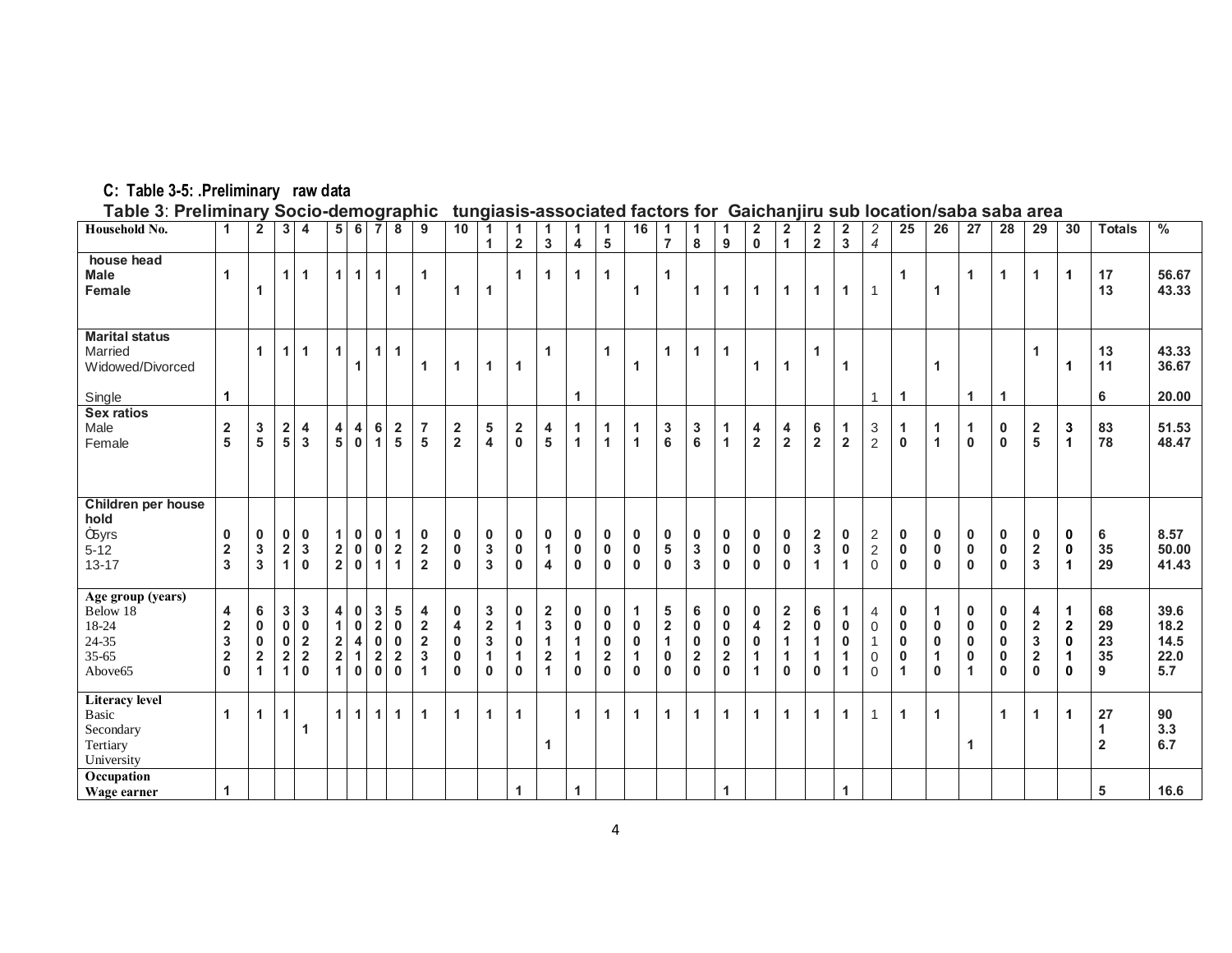| Unemployed-<br><b>Retired</b>                                |                |              |                |                               |   |             |              |              |              |              |              |                |                      |              |              |              |              |              |              |              |              |                              |                              |                              |              |              |                      |                      |                      |              | 23<br>$\overline{2}$                                                                       | 76.6<br>6.6                             |
|--------------------------------------------------------------|----------------|--------------|----------------|-------------------------------|---|-------------|--------------|--------------|--------------|--------------|--------------|----------------|----------------------|--------------|--------------|--------------|--------------|--------------|--------------|--------------|--------------|------------------------------|------------------------------|------------------------------|--------------|--------------|----------------------|----------------------|----------------------|--------------|--------------------------------------------------------------------------------------------|-----------------------------------------|
| <b>Monthly Income</b><br>$\leq 1,000$<br>none                | $\overline{1}$ | $\mathbf{1}$ | 1              | $\mathbf{1}$                  | 1 | 1           | $\mathbf{1}$ | $\mathbf{1}$ | $\mathbf{1}$ | $\mathbf{1}$ | $\mathbf{1}$ | $\mathbf{1}$   | $\mathbf{1}$         | $\mathbf{1}$ | $\mathbf{1}$ | $\mathbf{1}$ | $\mathbf{1}$ | $\mathbf 1$  | $\mathbf{1}$ | $\mathbf{1}$ | $\mathbf{1}$ | $\mathbf{1}$                 | $\mathbf{1}$                 | $\mathbf{1}$                 | $\mathbf{1}$ | $\mathbf{1}$ | $\mathbf{1}$         | $\mathbf{1}$         | $\mathbf{1}$         | $\mathbf 1$  | 29<br>$\mathbf{1}$                                                                         | 96.67<br>3.33                           |
| House type<br>uncemented floor                               | $\mathbf{1}$   | $\mathbf{1}$ | $\mathbf{1}$   | 1                             |   | $1 \vert 1$ | 1            | $\mathbf{1}$ | $\mathbf{1}$ | $\mathbf{1}$ | $\mathbf{1}$ | $\mathbf{1}$   | $\mathbf{1}$         | $\mathbf{1}$ | $\mathbf{1}$ | $\mathbf{1}$ | $\mathbf{1}$ | $\mathbf{1}$ | $\mathbf{1}$ | $\mathbf{1}$ | $\mathbf{1}$ | $\mathbf{1}$                 | $\mathbf{1}$                 | $\mathbf{1}$                 | $\mathbf{1}$ | $\mathbf{1}$ | $\mathbf{1}$         | $\mathbf{1}$         | $\mathbf{1}$         | $\mathbf{1}$ | 29<br>$\mathbf{1}$                                                                         | 96.67<br>3.33                           |
| <b>Cemented floor</b>                                        |                |              |                |                               |   |             |              |              |              |              |              |                |                      |              |              |              |              |              |              |              |              |                              |                              |                              |              |              |                      |                      |                      |              |                                                                                            |                                         |
| Sanitary status<br>Pit latrine<br>Garbage pit                | $\mathbf{1}$   | $\mathbf{1}$ | 1              | $\mathbf{1}$<br>1             |   | $1 \vert 1$ | 1            | $\mathbf{1}$ | $\mathbf{1}$ | $\mathbf{1}$ | $\mathbf{1}$ | $\mathbf{1}$   | $\overline{1}$       | $\mathbf{1}$ | $\mathbf{1}$ | $\mathbf{1}$ | $\mathbf{1}$ | $\mathbf{1}$ | $\mathbf{1}$ | $\mathbf{1}$ | $\mathbf{1}$ | $\mathbf{1}$<br>$\mathbf{1}$ | $\mathbf{1}$<br>$\mathbf{1}$ | $\mathbf{1}$<br>$\mathbf{1}$ | $\mathbf{1}$ | $\mathbf{1}$ | $\mathbf{1}$         | $\mathbf{1}$         | $\mathbf{1}$         | $\mathbf{1}$ | 30<br>4                                                                                    | 100<br>13.3                             |
| Source of water<br>Piped<br>River<br>Rain<br><b>Borehole</b> | $\mathbf{1}$   | $\mathbf 1$  |                | $1 \quad 1$                   |   | $1 \vert 1$ | 1            | $\mathbf{1}$ | $\mathbf{1}$ | $\mathbf{1}$ | $\mathbf{1}$ | $\overline{1}$ | $\overline{1}$       | $\mathbf{1}$ | $\mathbf{1}$ | $\mathbf{1}$ | $\mathbf{1}$ | $\mathbf{1}$ | $\mathbf{1}$ | $\mathbf{1}$ | $\mathbf{1}$ | $\mathbf{1}$                 | $\mathbf{1}$                 | $\mathbf{1}$                 | $\mathbf{1}$ | $\mathbf{1}$ | $\mathbf{1}$         | $\mathbf{1}$         | $\mathbf{1}$         | $\mathbf{1}$ | 28<br>$\overline{2}$                                                                       | 93.3<br>6.6                             |
| <b>Utilities</b><br>Fire wood                                |                |              |                |                               |   |             |              |              |              |              |              |                |                      |              |              |              |              |              |              |              |              |                              |                              |                              |              |              |                      |                      |                      |              |                                                                                            |                                         |
| Kerosine<br>Electricity<br>Solar<br>other                    | $\overline{1}$ | $\mathbf{1}$ |                | $1 \vert 1$                   |   | $1 \vert 1$ | $\mathbf{1}$ | $\mathbf{1}$ | $\mathbf{1}$ | $\mathbf{1}$ | $\mathbf{1}$ | $\overline{1}$ | $\overline{1}$       | $\mathbf{1}$ | $\mathbf{1}$ | $\mathbf{1}$ | $\mathbf{1}$ | $\mathbf{1}$ | $\mathbf{1}$ | $\mathbf{1}$ | $\mathbf{1}$ | $\mathbf{1}$                 | $\mathbf{1}$                 | $\mathbf{1}$                 | $\mathbf{1}$ | $\mathbf{1}$ | $\blacktriangleleft$ | $\blacktriangleleft$ | $\mathbf{1}$         | $\mathbf{1}$ | 30                                                                                         | 100                                     |
| <b>Domestic animals</b><br>Dog<br>Cat                        |                |              | 1              | $\blacktriangleleft$          |   |             |              |              |              |              |              |                | $\mathbf{1}$         |              |              |              |              |              |              |              |              |                              |                              |                              |              |              |                      |                      | $\blacktriangleleft$ | $\mathbf 1$  | 5<br>0                                                                                     | 16.6<br>0.0                             |
| Goat<br>Sheep<br>Cow<br>Donkey<br>Pig<br>Other-chicken       |                |              | $\overline{2}$ | $\overline{\mathbf{2}}$<br>60 |   |             |              | $\mathbf{1}$ |              |              |              |                | $\blacktriangleleft$ |              | $\mathbf{1}$ |              |              |              |              | $\mathbf{1}$ | $\mathbf{1}$ | $\mathbf{3}$                 | $\overline{\mathbf{2}}$      |                              |              | $\mathbf{1}$ |                      |                      |                      |              | 5<br>$\overline{\mathbf{2}}$<br>$\overline{\mathbf{2}}$<br>$\bf{0}$<br>0<br>$\overline{2}$ | 16.6<br>6.6<br>6.6<br>0.0<br>0.0<br>6.6 |
|                                                              |                |              |                |                               |   |             |              |              |              |              |              |                |                      |              |              |              |              |              |              |              |              |                              |                              |                              |              |              |                      |                      |                      |              |                                                                                            |                                         |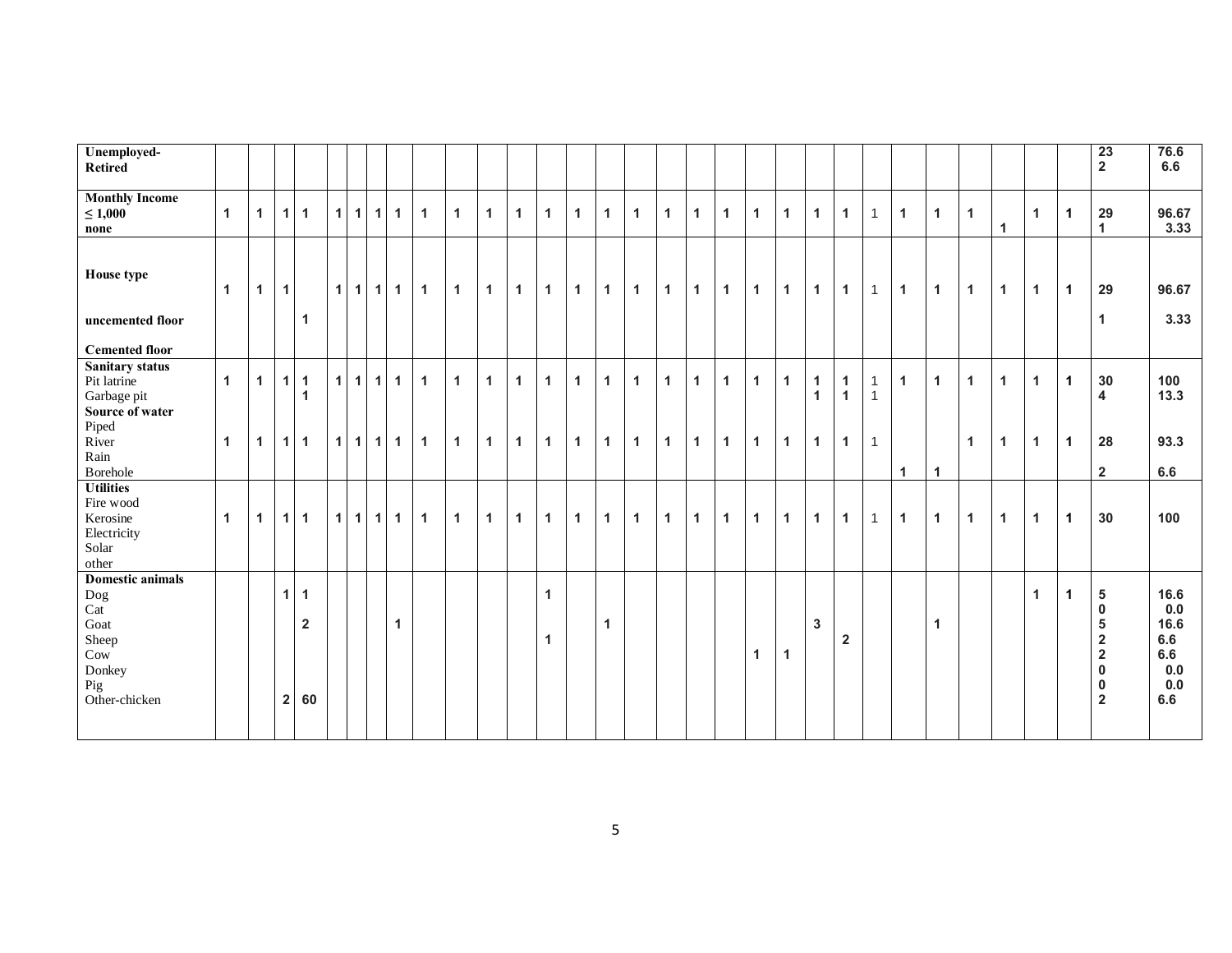| Communication<br>Newspaper<br>T.V<br>Radio<br>Chiefs baraza                                                                                                | $\blacktriangleleft$ | 1          | 1                                                      | 1            | 1              | $\mathbf{1}$<br>1 | 1 <sup>1</sup> | $\mathbf{1}$ | $\overline{1}$ | 1<br>1     | 1<br>1     | 1<br>$\mathbf{1}$ | 1          | $\overline{1}$ | $\mathbf{1}$                     | 1<br>$\overline{1}$ | 1                   | 1          | 1          | 1                 | $\blacktriangleleft$<br>$\overline{1}$ | $\overline{1}$                   | $\mathbf{1}$                 | $\mathbf{1}$ | $\mathbf{1}$            | $\mathbf{1}$<br>$\overline{1}$ | $\overline{1}$ | 1              | $\mathbf{1}$ |   | 30<br>$\overline{7}$ | 0.0<br>0.0<br>100<br>23.3                    |
|------------------------------------------------------------------------------------------------------------------------------------------------------------|----------------------|------------|--------------------------------------------------------|--------------|----------------|-------------------|----------------|--------------|----------------|------------|------------|-------------------|------------|----------------|----------------------------------|---------------------|---------------------|------------|------------|-------------------|----------------------------------------|----------------------------------|------------------------------|--------------|-------------------------|--------------------------------|----------------|----------------|--------------|---|----------------------|----------------------------------------------|
| Religion<br>Protestant<br>Catholic<br>Muslim<br>Hindu<br>Evangelical                                                                                       | $\mathbf{1}$         |            | 1                                                      | $\mathbf{1}$ | $\overline{1}$ | $\mathbf{1}$      | $\mathbf{1}$   | $\mathbf{1}$ | -1             | 1          | 1          | 1                 | 1          | $\overline{1}$ | $\overline{1}$                   | 1                   | 1                   | 1          | 1          | 1                 | 1                                      | $\overline{1}$                   | 1                            | 1            | $\overline{\mathbf{1}}$ | $\mathbf{1}$                   | $\overline{1}$ | $\overline{1}$ | $\mathbf{1}$ | 1 | 12<br>17             | 40<br>56.7<br>0.0<br>0.0<br>3.3              |
| Tungiasis status<br>Mild<br>Moderate<br>severe                                                                                                             | $\sqrt{ }$           | $\sqrt{2}$ | Ä                                                      | N            | $\sqrt{ }$     | $\Delta$          | $\sqrt{}$      | $\sqrt{ }$   | N              | $\sqrt{ }$ | $\sqrt{ }$ | $\sqrt{ }$        | $\sqrt{ }$ | $\sqrt{ }$     | $\sqrt{ }$                       | $\sqrt{ }$          | ٦I                  | $\sqrt{ }$ | $\sqrt{ }$ | $\sqrt{ }$        | $\sqrt{ }$                             | $\sqrt{ }$                       | $\sqrt{ }$                   | $\sqrt{ }$   | $\sqrt{}$               | $\sqrt{ }$                     | $\sqrt{ }$     | $\sqrt{c}$     | $\sqrt{ }$   |   | 9<br>16<br>5         | 30<br>53.4<br>16.6                           |
| Prevention<br>Use of chemicals<br>Natural products<br>Removal by thorns<br>Removal by pin<br>Removal by sterilized<br>needle<br>Ash<br>Pepper<br>Black oil | $\blacktriangleleft$ | 1<br>1     | $\blacktriangleleft$<br>$\blacktriangleleft$<br>1<br>1 | 1            |                | 1                 | $\mathbf{1}$   | 1            | $\overline{1}$ | 1          | 1<br>1     | 1                 | 1          | $\overline{A}$ | $\overline{1}$<br>$\overline{1}$ | 1<br>1              | $\overline{1}$<br>1 | 1          | 1          | 1<br>$\mathbf{1}$ | $\overline{1}$                         | $\overline{1}$<br>$\overline{1}$ | $\mathbf{1}$<br>$\mathbf{1}$ | $\mathbf{1}$ | $\mathbf{1}$            | 1<br>$\mathbf{1}$              | $\mathbf 1$    | $\overline{1}$ | $\mathbf{1}$ |   | 11<br>21<br>$\bf 6$  | 36.7<br>70<br>20<br>3.3<br>3.3<br>3.3<br>3.3 |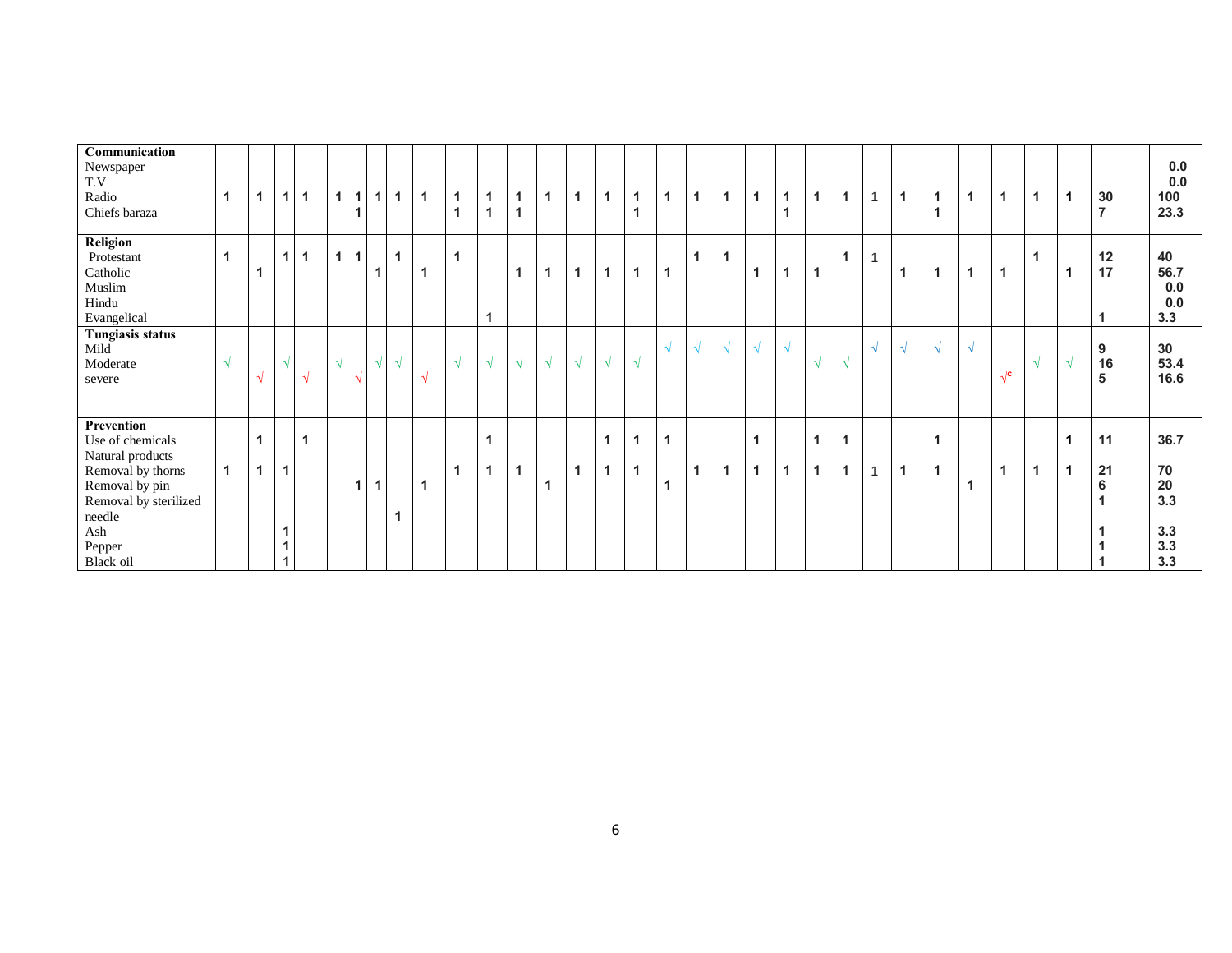| Household No.                                                             | 1                                                             | $\overline{2}$                          | 3                                                          | 4                                              | 5 <sup>5</sup>                              | 6                                                       | $\overline{7}$                                          | 8                               | 9                               | 10                    | 1                                         | 12                                                                   | 1                                           |                                      |                   | 16                                          | $\overline{7}$                                 | 1                                     |                   | 2                     | 2<br>1           | 2                           | 2<br>3                          | $\overline{a}$                                  | 25                                                | 26                                                           | 27                                                                      | 28                                         | 29                                                                      | 30                                                                          | <b>Total</b>              | %                                   |
|---------------------------------------------------------------------------|---------------------------------------------------------------|-----------------------------------------|------------------------------------------------------------|------------------------------------------------|---------------------------------------------|---------------------------------------------------------|---------------------------------------------------------|---------------------------------|---------------------------------|-----------------------|-------------------------------------------|----------------------------------------------------------------------|---------------------------------------------|--------------------------------------|-------------------|---------------------------------------------|------------------------------------------------|---------------------------------------|-------------------|-----------------------|------------------|-----------------------------|---------------------------------|-------------------------------------------------|---------------------------------------------------|--------------------------------------------------------------|-------------------------------------------------------------------------|--------------------------------------------|-------------------------------------------------------------------------|-----------------------------------------------------------------------------|---------------------------|-------------------------------------|
| house head<br>Male<br>Female                                              | $\mathbf{1}$                                                  | 1                                       | 1                                                          | $\mathbf 1$                                    | $\mathbf{1}$                                | $\mathbf{1}$                                            | $\mathbf{1}$                                            | $\mathbf 1$                     | $\mathbf{1}$                    | 1                     | 1                                         | 1                                                                    | 3<br>$\mathbf 1$                            | 4<br>$\mathbf{1}$                    | 5<br>$\mathbf{1}$ | 1                                           | 1                                              | 8<br>1                                | 9                 | 0                     | 1                | $\overline{2}$              | 1                               | $\overline{4}$                                  | 1                                                 | $\blacktriangleleft$                                         | 1                                                                       |                                            | $\overline{1}$                                                          | $\mathbf 1$                                                                 | 19<br>11                  | 63.3<br>36.7                        |
| <b>Marital status</b><br>Married<br>Widowed/Divorced<br>Single            | $\mathbf{1}$                                                  | 1                                       | $\mathbf{1}$                                               | $\blacktriangleleft$                           | $\mathbf 1$                                 | $\mathbf{1}$                                            | 1                                                       |                                 | $\mathbf 1$                     | 1                     | 1                                         | 1                                                                    | 1                                           | 1                                    | $\mathbf{1}$      | 1                                           | 1                                              | 1                                     |                   |                       |                  |                             | 1                               |                                                 | 1                                                 | $\mathbf 1$                                                  | $\mathbf 1$                                                             |                                            | 1                                                                       | 1                                                                           | 13<br>9<br>8              | 43.3<br>30<br>26.7                  |
| Sex ratios<br>Male<br>Female                                              | 3<br>$\overline{\mathbf{2}}$                                  | 1<br>1                                  | $\mathbf{1}$<br>3                                          | 3<br>4                                         | $\mathbf 2$<br>3                            | 1<br>1                                                  | $3\phantom{a}$<br>$\mathbf{1}$                          | $\mathbf 1$<br>0                | $\boldsymbol{2}$<br>$\mathbf 2$ | 1<br>0                | 1<br>1                                    | 4<br>$\mathbf{3}$                                                    | $\boldsymbol{2}$<br>$\overline{\mathbf{2}}$ | 1<br>1                               | 2<br>3            | 3<br>5                                      | 0<br>$\overline{2}$                            | $\pmb{0}$<br>$\overline{\mathbf{2}}$  | 0<br>$\mathbf 2$  | 1<br>0                | 1<br>$\mathbf 2$ | 2<br>5                      | 5<br>4                          | 3<br>$\boldsymbol{2}$                           | 1<br>$\pmb{0}$                                    | 1<br>$\mathbf 3$                                             | $\mathbf 2$<br>$\mathbf{1}$                                             | $\overline{2}$<br>$\overline{1}$           | $\mathbf 0$<br>$\mathbf 0$                                              | $\overline{2}$<br>5                                                         | 61<br>60                  | 50.4<br>49.6                        |
| Children per<br>house hold<br>m <sub>5</sub> yrs<br>$5 - 12$<br>$13 - 17$ | -1<br>0<br>$\mathbf 0$                                        | 0<br>$\mathbf 0$<br>$\bf{0}$            | $\mathbf{1}$<br>$\overline{\mathbf{2}}$<br>$\mathbf 0$     | $\mathbf 1$<br>-1<br>$\blacktriangleleft$      | 1<br>$\mathbf 2$<br>$\overline{\mathbf{2}}$ | 0<br>$\pmb{0}$<br>$\pmb{0}$                             | 0<br>$\mathbf 0$<br>$\mathbf{1}$                        | 0<br>0<br>0                     | $\boldsymbol{2}$<br>1<br>1      | 0<br>0<br>0           | 0<br>$\mathbf 1$<br>1                     | $\boldsymbol{2}$<br>3<br>$\overline{\mathbf{2}}$                     | $\overline{\mathbf{c}}$<br>1<br>$\mathbf 0$ | 0<br>0<br>0                          |                   | 2<br>3<br>1                                 | 1<br>$\pmb{0}$<br>$\mathbf 0$                  | 0<br>1<br>0                           | 0<br>$\mathbf{0}$ | 0<br>0<br>$\mathbf 0$ | 0<br>1<br>0      | 0<br>0<br>0                 | $\mathbf 1$<br>4<br>1           | $\overline{c}$<br>$\overline{c}$<br>$\mathbf 0$ | 0<br>$\pmb{0}$<br>$\mathbf 0$                     | 0<br>$\pmb{0}$<br>$\mathbf 0$                                | 0<br>$\pmb{0}$<br>$\mathbf 0$                                           | $\mathbf 0$<br>$\mathbf 0$<br>$\mathbf{0}$ | $\mathbf 0$<br>$\mathbf 0$<br>$\mathbf{0}$                              | 0<br>$\mathbf{2}$<br>3                                                      | 17<br>26<br>14            | 29.7<br>45.6<br>24.7                |
| Age group (yrs)<br>Below 18<br>18-24<br>$24 - 35$<br>$35 - 65$<br>Above65 | 5<br>$\mathbf 0$<br>$\mathbf 0$<br>$\mathbf 0$<br>$\mathbf 0$ | 0<br>$\mathbf{0}$<br>1<br>$\bf{0}$<br>1 | $\mathbf{3}$<br>$\pmb{0}$<br>$\pmb{0}$<br>$\mathbf 0$<br>1 | 3<br>$\mathbf 2$<br>0<br>$\boldsymbol{2}$<br>0 | 5<br>$\pmb{0}$<br>$\pmb{0}$<br>0<br>0       | 0<br>$\pmb{0}$<br>$\pmb{0}$<br>$\pmb{0}$<br>$\mathbf 2$ | $\mathbf{1}$<br>$\boldsymbol{2}$<br>$\pmb{0}$<br>1<br>0 | 0<br>0<br>$\mathbf 1$<br>0<br>0 | 4<br>0<br>0<br>0<br>0           | 1<br>0<br>0<br>1<br>0 | $\mathbf 1$<br>$\mathbf 0$<br>0<br>1<br>0 | $\overline{7}$<br>$\pmb{0}$<br>$\pmb{0}$<br>$\pmb{0}$<br>$\mathbf 0$ | 4<br>$\bf{0}$<br>$\bf{0}$<br>$\bf{0}$<br>0  | 0<br>0<br>$\bf{2}$<br>$\pmb{0}$<br>0 | 4<br>0<br>0<br>0  | 6<br>$\pmb{0}$<br>$\pmb{0}$<br>$\bf 2$<br>0 | 1<br>$\pmb{0}$<br>$\mathbf 1$<br>$\bf{0}$<br>0 | 1<br>$\pmb{0}$<br>$\pmb{0}$<br>1<br>0 | 0<br>0<br>0       | 0<br>0<br>0<br>0      | 1<br>0<br>0      | 0<br>4<br>$\mathbf{2}$<br>0 | 2<br>$\mathbf 1$<br>0<br>1<br>0 | 4<br>$\mathsf 3$<br>$\mathbf{1}$<br>0           | 0<br>$\pmb{0}$<br>$\mathbf 0$<br>$\mathbf 0$<br>1 | 0<br>$\pmb{0}$<br>$\mathbf{1}$<br>$\mathbf 3$<br>$\mathbf 0$ | $\mathbf 0$<br>$\pmb{0}$<br>$\mathbf{1}$<br>$\mathbf 2$<br>$\mathbf{0}$ | $\mathbf 0$<br>$\mathbf 0$                 | $\mathbf 0$<br>$\mathbf 0$<br>$\mathbf 0$<br>$\mathbf 0$<br>$\mathbf 0$ | 4<br>$\overline{\mathbf{2}}$<br>$\mathbf 3$<br>$\overline{\mathbf{2}}$<br>0 | 59<br>13<br>13<br>20<br>6 | 53.2<br>11.7<br>11.7<br>18.0<br>5.4 |

# **Table** 4: **Preliminary Socio-demographic data tungiasis associated factors for Muruka sub location**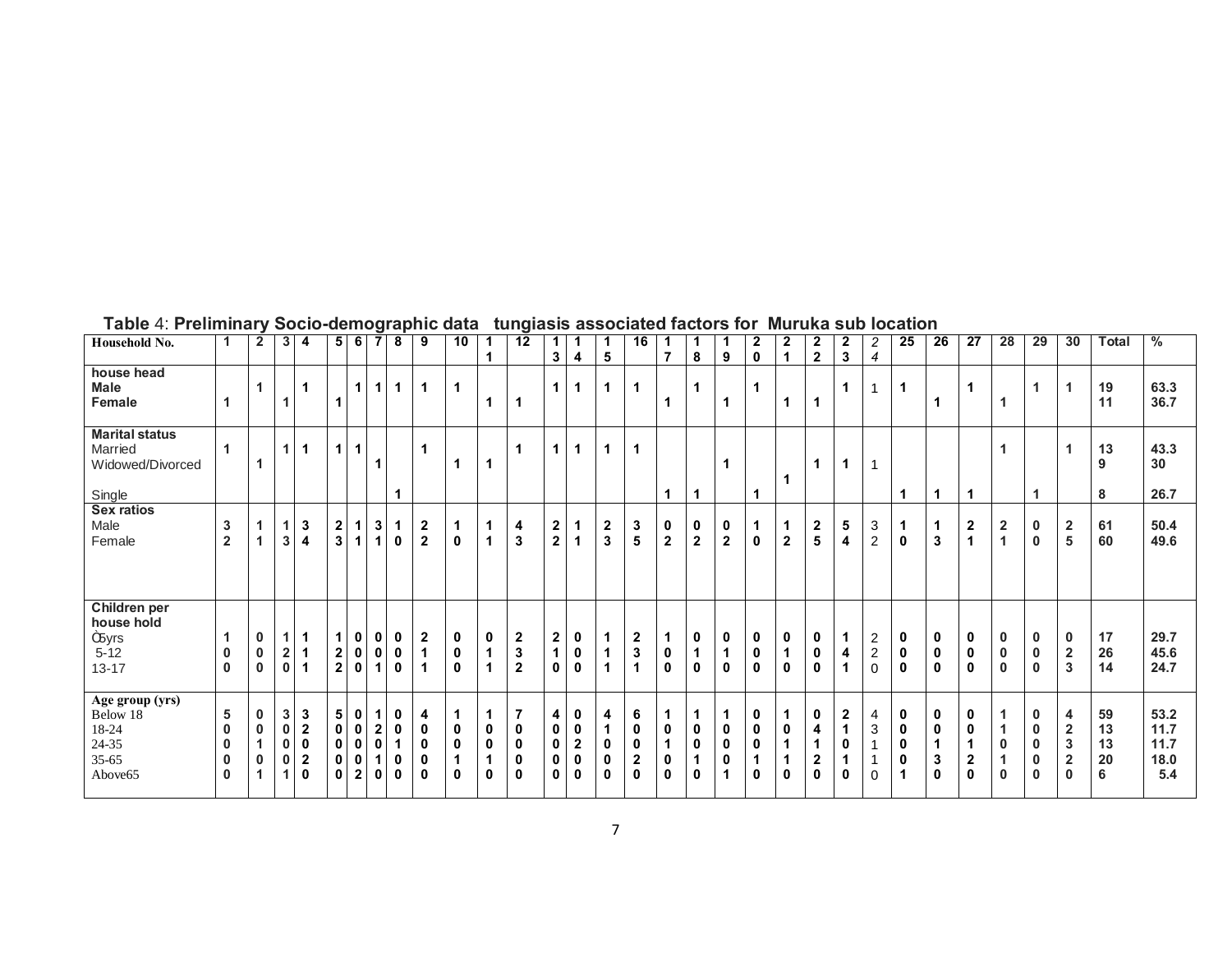| <b>Literacy level</b><br>Basic<br>Secondary<br>Tertiary<br>University      | $\mathbf{1}$         | $\mathbf 1$  | $\mathbf{1}$   | $\overline{1}$                         | 1         | $\mathbf{1}$            | $\mathbf{1}$         | $\mathbf{1}$ | $\mathbf 1$                 | $\mathbf{1}$ | $\mathbf{1}$                         | $\mathbf{1}$ | 1 <sup>1</sup>                | $\mathbf{1}$ | $\mathbf{1}$ | $\mathbf{1}$                         | $\mathbf 1$                  | $\mathbf 1$                 | $\mathbf 1$  | $\mathbf 1$    | $\mathbf 1$                 | $\mathbf{1}$   | $\mathbf{1}$ | $\mathbf{1}$                 | $\mathbf{1}$ | $\mathbf{1}$ | $\mathbf{1}$ | 1                         | $\mathbf{1}$ | $\mathbf{1}$         | 29<br>$\mathbf{1}$                                               | 96.7<br>3.3                                 |
|----------------------------------------------------------------------------|----------------------|--------------|----------------|----------------------------------------|-----------|-------------------------|----------------------|--------------|-----------------------------|--------------|--------------------------------------|--------------|-------------------------------|--------------|--------------|--------------------------------------|------------------------------|-----------------------------|--------------|----------------|-----------------------------|----------------|--------------|------------------------------|--------------|--------------|--------------|---------------------------|--------------|----------------------|------------------------------------------------------------------|---------------------------------------------|
| Occupation<br>Wage earner<br>Unemployed<br><b>Retired</b>                  | $\mathbf{1}$         | $\mathbf{1}$ | 1 <sup>1</sup> | $\blacktriangleleft$                   | 1         | $\vert$ 1               | $\mathbf{1}$         | $\mathbf{1}$ | $\mathbf{1}$                | $\mathbf{1}$ | $\mathbf{1}$                         | $\mathbf{1}$ | $\mathbf{1}$                  | $\mathbf{1}$ | $\mathbf{1}$ | $\mathbf{1}$                         | $\mathbf{1}$                 | $\mathbf{1}$                | $\mathbf 1$  | $\mathbf{1}$   | $\mathbf 1$                 | $\mathbf 1$    | $\mathbf{1}$ | $\mathbf{1}$                 | $\mathbf{1}$ | $\mathbf{1}$ | $\mathbf{1}$ | 1                         | $\mathbf{1}$ | $\blacktriangleleft$ | $\overline{7}$<br>22<br>$\mathbf{1}$                             | 23.4<br>73.3<br>3.3                         |
| Income<br>$\leq 1,000$<br>none                                             | $\blacktriangleleft$ |              | $\vert$ 1      | $\blacktriangleleft$                   | 1         | $\vert$ 1               | $\vert$ 1            | $\mathbf{1}$ | $\mathbf{1}$                | $\mathbf{1}$ | $\mathbf{1}$                         | $\mathbf{1}$ | 1 <sup>1</sup>                | $\mathbf{1}$ | $\mathbf{1}$ | $\mathbf 1$                          | $\mathbf{1}$                 | $\mathbf 1$                 | $\mathbf{1}$ | $\mathbf 1$    | $\mathbf{1}$                | $\mathbf{1}$   | $\mathbf{1}$ | $\mathbf{1}$                 | $\mathbf{1}$ | $\mathbf{1}$ | $\mathbf{1}$ | 1                         | $\mathbf{1}$ | $\mathbf{1}$         | 30                                                               | 100                                         |
| <b>Mud house and</b><br>uncemented floor<br><b>Cemented floor</b>          | $\mathbf{1}$         | $\mathbf{1}$ | 1              | $\mathbf{1}$                           |           |                         | $1$   1   1          | $\mathbf{1}$ | $\mathbf 1$                 | $\mathbf{1}$ | $\mathbf{1}$                         | $\mathbf{1}$ | 1                             | $\mathbf 1$  | $\mathbf 1$  | $\mathbf 1$                          | $\mathbf 1$                  | $\mathbf 1$<br>$\mathbf 1$  | $\mathbf 1$  | $\vert$ 1      | $\mathbf 1$                 | $\mathbf 1$    | $\mathbf{1}$ | $\mathbf{1}$                 | $\mathbf{1}$ | $\mathbf{1}$ | $\mathbf{1}$ | $\mathbf{1}$              | $\mathbf{1}$ | $\blacktriangleleft$ | 29<br>$\mathbf{1}$                                               | 96.7<br>3.3                                 |
| <b>Sanitary status</b><br>Pit latrine<br>Garbage pit                       | $\mathbf{1}$         | $\mathbf{1}$ | $\mathbf{1}$   | $\overline{1}$                         | $\vert$ 1 | $\overline{1}$          | 1                    | $\mathbf 1$  | $\mathbf{1}$                | $\mathbf 1$  | $\mathbf{1}$                         | $\mathbf{1}$ | 1 <sup>1</sup>                | $\mathbf{1}$ | $\mathbf 1$  | $\mathbf 1$                          | $\mathbf{1}$<br>$\mathbf{1}$ | $\mathbf 1$<br>$\mathbf{1}$ | $\mathbf 1$  | $\mathbf 1$    | $\mathbf 1$<br>$\mathbf{1}$ | $\mathbf 1$    | $\mathbf 1$  | $\mathbf{1}$<br>$\mathbf{1}$ | $\mathbf{1}$ | $\mathbf{1}$ | $\mathbf{1}$ | 1<br>$\blacktriangleleft$ | $\mathbf{1}$ | $\mathbf{1}$         | 30<br>5                                                          | 100<br>16.6                                 |
| water<br>Piped<br>River<br>Rain<br>Borehole                                | $\mathbf{1}$         | $\mathbf{1}$ |                | $1$   1                                | $\vert$ 1 | $\vert$ 1               | $\vert$ 1            | $\mathbf{1}$ | $\mathbf 1$<br>$\mathbf{1}$ | $\mathbf 1$  | $\mathbf{1}$<br>$\blacktriangleleft$ | $\mathbf{1}$ | 1 <sup>1</sup><br>$\mathbf 1$ | $\mathbf 1$  | $\mathbf 1$  | $\mathbf 1$                          | $\mathbf 1$                  | $\mathbf{1}$                | $\mathbf 1$  | $\overline{1}$ | $\mathbf 1$                 | $\mathbf 1$    | $\mathbf 1$  | $\mathbf{1}$<br>$\mathbf{1}$ | $\mathbf{1}$ | $\mathbf 1$  | $\mathbf{1}$ | $\mathbf{1}$<br>1         | $\mathbf 1$  | $\mathbf{1}$         | $\mathbf 0$<br>26<br>$\mathbf 0$<br>10                           | 0.0<br>86.7<br>0.0<br>33.6                  |
| <b>Utilities</b><br>Fire wood<br>Kerosine<br>Electricity<br>Solar<br>other | $\blacktriangleleft$ | $\mathbf{1}$ | $\mathbf{1}$   | $\blacktriangleleft$                   |           |                         | $1$   1  1           | $\mathbf{1}$ | $\mathbf{1}$                | $\mathbf{1}$ | $\mathbf{1}$                         | $\mathbf{1}$ | 1 <sup>1</sup>                | $\mathbf 1$  | $\mathbf 1$  | $\mathbf{1}$                         | $\mathbf 1$                  | $\mathbf{1}$                | $\mathbf 1$  | $\mathbf 1$    | $\mathbf{1}$                | $\mathbf{1}$   | $\mathbf{1}$ | $\mathbf{1}$                 | $\mathbf{1}$ | $\mathbf{1}$ | $\mathbf{1}$ | 1                         | $\mathbf{1}$ | $\mathbf{1}$         | 30                                                               | 100                                         |
| <b>Animals</b><br>Dog<br>Cat<br>Goat<br>Sheep<br>$_{\text{Cow}}$           | $\blacktriangleleft$ |              |                | $\blacktriangleleft$<br>$\overline{2}$ |           | $\overline{\mathbf{4}}$ | $\blacktriangleleft$ | $\mathbf{1}$ |                             |              | $\mathbf 1$                          |              |                               | $\mathbf{2}$ | $\mathbf 1$  | $\mathbf 1$<br>1<br>$\boldsymbol{2}$ |                              | $\mathbf{2}$                |              |                | 1                           | $\overline{2}$ |              |                              |              |              | $\mathbf{1}$ | 1                         |              |                      | $\mathbf{3}$<br>1<br>8<br>$\mathbf 3$<br>$\overline{\mathbf{2}}$ | 10 <sup>°</sup><br>3.3<br>26.7<br>10<br>6.6 |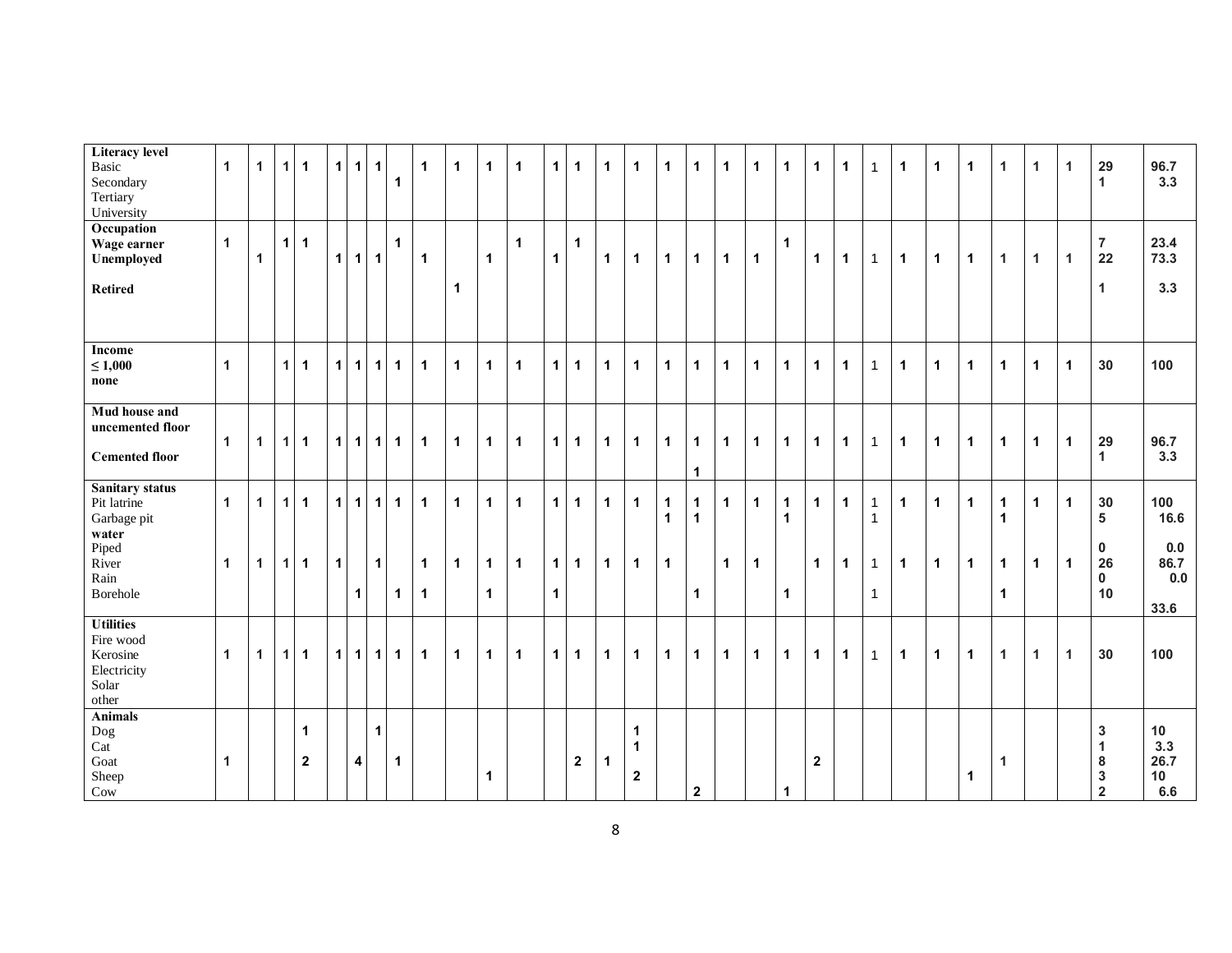| Donkey<br>Pig<br>Chicken<br>Rabbits                                                                                                                        |                      |                              |                   | $\mathbf 3$                            |              |              |                   |             |              | $\mathbf 1$                 |                |                         |             |              |                              |                             |                              |                             |              |                            |                            |                  |              |              | $\overline{2}$ |              |                   |                                      |                              |              | $\mathbf 0$<br>$\mathbf{0}$<br>$\overline{2}$                         | 0.0<br>0.0<br>3.3<br>6.6                                 |
|------------------------------------------------------------------------------------------------------------------------------------------------------------|----------------------|------------------------------|-------------------|----------------------------------------|--------------|--------------|-------------------|-------------|--------------|-----------------------------|----------------|-------------------------|-------------|--------------|------------------------------|-----------------------------|------------------------------|-----------------------------|--------------|----------------------------|----------------------------|------------------|--------------|--------------|----------------|--------------|-------------------|--------------------------------------|------------------------------|--------------|-----------------------------------------------------------------------|----------------------------------------------------------|
| Communication<br>Newspaper<br>T.V<br>Radio<br>Chiefs baraza<br>none                                                                                        | $\mathbf{1}$         |                              | 1<br>$\mathbf{1}$ | $\vert$ 1                              |              | $1$ 1        | 1                 | $\mathbf 1$ | $\mathbf{1}$ | $\mathbf{1}$                | $\overline{1}$ | $\overline{\mathbf{1}}$ | 1           | $\mathbf{1}$ | $\mathbf 1$                  | $\mathbf 1$                 | $\overline{1}$               | $\mathbf{1}$                | $\mathbf 1$  | $\mathbf 1$                | $\mathbf 1$                | $\mathbf{1}$     | $\mathbf 1$  | $\mathbf{1}$ | $\mathbf 1$    | $\mathbf{1}$ | $\mathbf{1}$      | $\mathbf{1}$                         | $\mathbf{1}$<br>$\mathbf{1}$ | $\mathbf{1}$ | 24<br>$\sqrt{5}$                                                      | 80<br>16.7<br>3.3                                        |
| Religion<br>Protestant<br>Catholic<br>Muslim<br>Hindu<br>Evangelical                                                                                       | $\blacktriangleleft$ | $\mathbf{1}$                 | 1                 | $\overline{\mathbf{1}}$                | $\mathbf{1}$ | $\mathbf 1$  | 1                 | $\mathbf 1$ | $\mathbf{1}$ | $\mathbf 1$<br>$\mathbf{1}$ | $\mathbf 1$    | $\mathbf{1}$            | $\mathbf 1$ | $\mathbf{1}$ | $\mathbf 1$                  | $\mathbf 1$                 | $\mathbf{1}$                 | $\mathbf{1}$                | $\mathbf{1}$ | $\mathbf 1$                | $\mathbf 1$                | $\mathbf 1$      | $\mathbf{1}$ | $\mathbf{1}$ | $\mathbf 1$    | $\mathbf 1$  | $\mathbf{1}$      |                                      | 1                            | $\mathbf{1}$ | 12<br>16<br>$\overline{2}$                                            | 40<br>53.3<br>6.7                                        |
| Tungiasis status<br>Mild<br>Moderate<br>Severe                                                                                                             | $\sqrt{ }$           | $\sqrt{}$                    |                   | $\sqrt{ }$                             | $\sqrt{2}$   | $\sqrt{ }$   |                   | $\sqrt{ }$  | $\sqrt{ }$   | $\sqrt{ }$                  | $\sqrt{ }$     | $\sqrt{ }$              | $\sqrt{ }$  | $\sqrt{ }$   | $\sqrt{ }$                   | $\sqrt{ }$                  | $\sqrt{ }$                   | $\sqrt{ }$                  | $\sqrt{ }$   | $\sqrt{ }$                 | $\sqrt{ }$                 | $\sqrt{ }$       | $\sqrt{ }$   | $\sqrt{ }$   | $\sqrt{ }$     | $\sqrt{ }$   | $\sqrt{}$         | $\sqrt{ }$                           | $\sqrt{2}$                   | $\sqrt{ }$   | 23<br>3<br>4                                                          | 76.6<br>10.0<br>13.4                                     |
| Prevention<br>Use of chemicals<br>Natural products<br>Removal by thorns<br>Removal by pin<br>Removal by sterilized<br>needle<br>Ash<br>Pepper<br>Black oil | $\mathbf{1}$         | $\mathbf{1}$<br>$\mathbf{1}$ | 1<br>$\mathbf{1}$ | $\overline{1}$<br>$\blacktriangleleft$ | $\mathbf{1}$ | $\mathbf{1}$ | $\mathbf{1}$<br>1 | $\mathbf 1$ | $\mathbf{1}$ | $\mathbf 1$                 | $\mathbf{1}$   | $\mathbf{1}$            | 1           | $\mathbf{1}$ | $\mathbf{1}$<br>$\mathbf{1}$ | $\mathbf 1$<br>$\mathbf{1}$ | $\mathbf{1}$<br>$\mathbf{1}$ | $\mathbf 1$<br>$\mathbf{1}$ | $\mathbf{1}$ | $\mathbf 1$<br>$\mathbf 1$ | $\mathbf 1$<br>$\mathbf 1$ | 1<br>$\mathbf 1$ | $\mathbf 1$  | $\mathbf{1}$ | $\mathbf 1$    | $\mathbf 1$  | 1<br>$\mathbf{1}$ | $\mathbf{1}$<br>$\blacktriangleleft$ | $\mathbf{1}$                 | $\mathbf{1}$ | 13<br>$\mathbf 0$<br>23<br>5<br>1<br>$\mathbf{0}$<br>0<br>$\mathbf 0$ | 43.3<br>76.7<br>16.7<br>3.3<br>0.0<br>$0.0\,$<br>$0.0\,$ |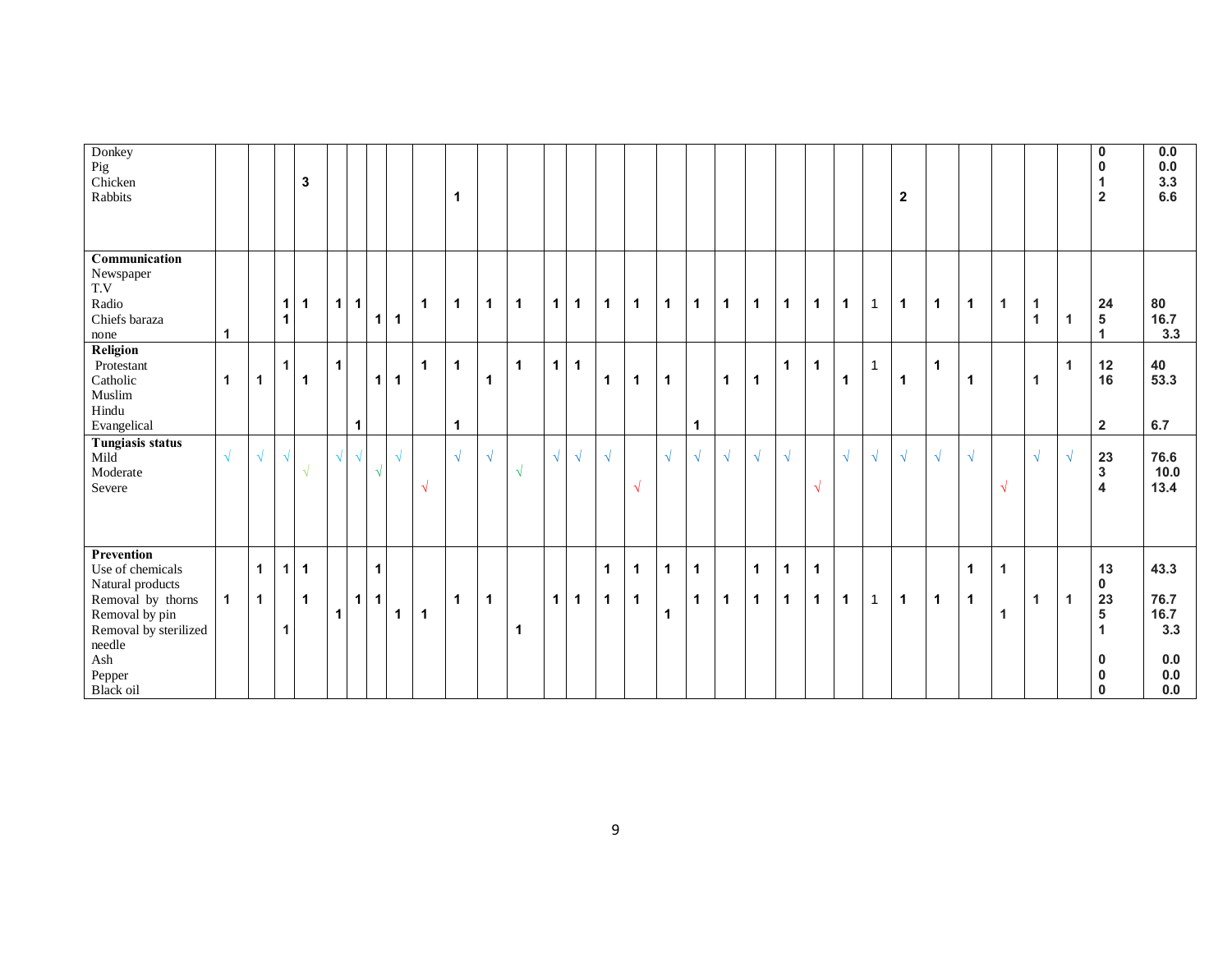**Table 5: Observed factors associated with tungiasis.**

1.Floor of sand or clay

2.Sandy areas outside houses

3. Age ≤14 years or ≥50 years

4.Literacy level

5.Presence of animals

6.Use of insecticides indoors

7.Use of soap for bathing

8. water from well /river / tank

9.Regular use of footwear

10.Self-treatment

**11.**Knowledge/attitude/ practices

12.Wetness/humidity